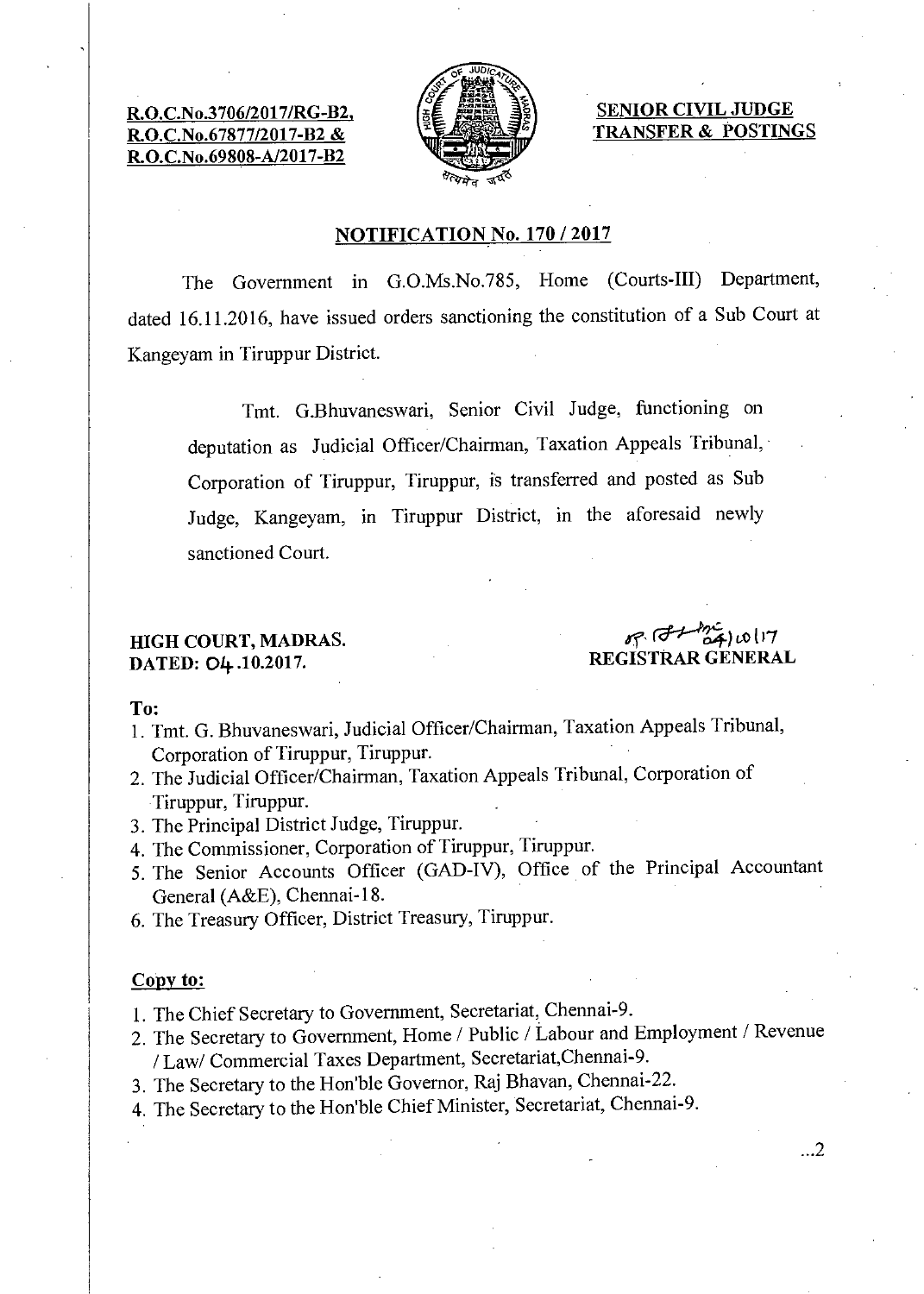- 5. The Registrar (IT-cum-Statistics), High Court, Madras.
- 6. The Director, Tamil Nadu Mediation and Conciliation Centre, High Court, Madras.
- 7. The Registrar (Judicial), High Court, Madras.
- 8. The Registrar (Vigilance), High Court, Madras (12 copies).
- 9. The Registrar (Management), High Court, Madras.
- 10.The Registrar (Special Cell), High Court, Madras.
- 11.The Registrar-cum-Private Secretary to the Hon'ble The Chief Justice, High Court, Madras.
- 12.The Registrar (District Judiciary), High Court, Madras.
- 13.The Additional Registrar -I (Vigilance), High Court, Madras.
- 14.The Registrar (Administration), High Court, Madras.
- 15.The Registrar-cum-Special Officer (Liaisoning), High Court, Madras.
- 16.The Registrar (Recruitment), High Court, Madras.
- 17.The Official Assignee, High Court, Madras.
- 18.The Additional Registrar General, Madurai Bench of Madras High Court, Madurai.
- 19.The Additional Registrar-II (Vigilance), Madurai Bench of Madras High Court, Madurai.
- 20.The Registrar (Judicial), Madurai Bench of Madras High Court, Madurai.
- 21.The Registrar (Administration), Madurai Bench of Madras High Court, Madurai.
- 22.The Additional Registrar (IT & Statistics), Madurai Bench of Madras High Court, Madurai.
- 23.The Director, Tamil Nadu State Judicial Academy, No.30 (95), P.S.K.R.Salai (Greenways Road), R.A.Puram, Chennai-28.
- 24.The Member Secretary, Tamil Nadu State Legal Services Authority, Chennai.
- 25.The Secretary, Tamil Nadu Judicial Officers Association, Chennai.
- 26.The Deputy Director, Regional Centre of Judicial Academy, No.251, Scheme Road, Race Course, Coimbatore —641 018.
- 27.The Deputy Director, Regional Centre of Tamil Nadu State Judicial Academy, Alagar Koil Road, K.Pudur, Madurai-625 002.
- 28.The Chief Accounts Officer, High Court, Madras.
- 29.The Assistant Registrar, Admn.II / Admn.III / Admn.IV / Per.Admn. / A.S. / Rules / Computer / Pondicherry, High Court, Madras.
- 30. The Section Officer, 'C' / Computer / 'C1' / 'D' / 'F' / 'G' / Budget / 'B5' / B7 / 'J' / Library / Stationery Sections / Legal Cell / Server Room, High Court, Madras.
- 31.The Technical Director, NIC, High Court, Madras.
- 32.The Record Keeper, A.D. Records, High Court, Madras.

 $+$  Spare 5.